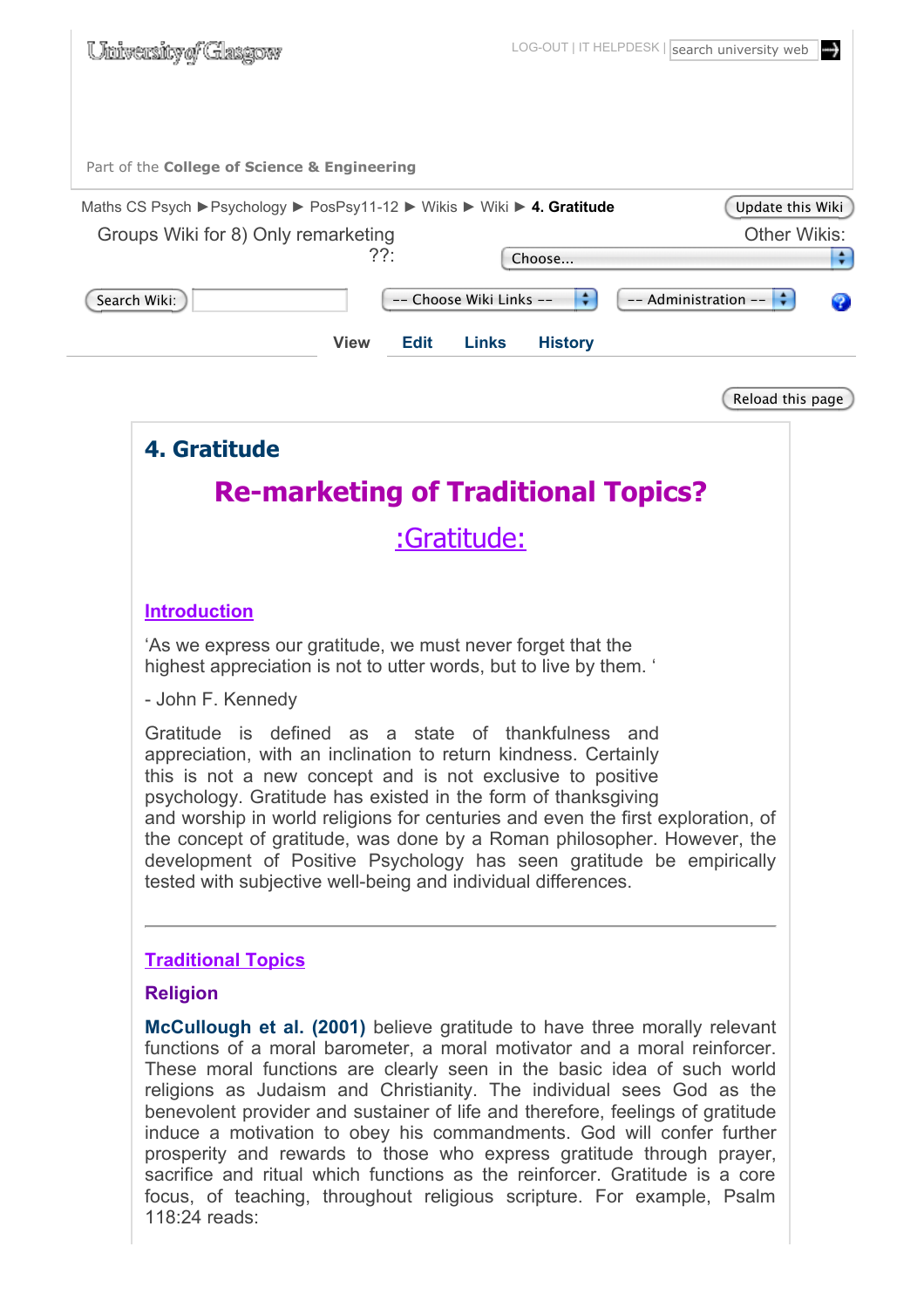

 The LORD has done it this very day; let us rejoice and be glad.

Gratitude is also a central component of religious practice through worship, usually hymns, and prayer, where the individual praises God for his or her blessings. **Rosmarin et al. (2010)** investigated the relationship of active religious practice, of Christianity and Judaism, with anxiety and depression, and found that gratitude and spirituality acted as a protective factor against these negative emotions.

#### **Original Scientific Exploration**

The first exploration of gratitude was by Seneca, a Roman Stoic philosopher. He believed that one of the principle great vices of human



nature was ingratitude and therefore, sought to address the complexity that underlines the problem of gratitude. His ideas addressed the intentions of both giver and receiver of benefits, egalitarianism and debts of gratitude. However, Seneca did not provide a systematic analysis and his arguments are addressed in a haphazard and incomplete manner. Despite this, the analysis of gratitude progressed very little, from these first writings, until Adam Smith.

In the eighteenth century, Adam Smith recognised the importance of human virtues and passions and therefore, attempted to address the mechanism that gave rise to feelings of gratitude. Although Smith emphasised the role of self-interest over benevolence, in *The Wealth of Nations* (1766), he also argues that, for society to flourish, a certain moral capital is necessary. He saw gratitude as one of the major components in the *Theory of Moral Sentiments* and sought to provide an explanation of moral judgement in the world. Smith's analysis provides a secular account of gratitude, free from the religious and hierarchal assumptions of medieval thought, and concludes that gratitude is a human phenomenon which binds people together within society.

#### **Positive Psychology**

#### **Empirical Research**

Although it is evident that gratitude has been a topic of interest prior to the introduction of Positive Psychology, it is only recently gratitude has been tested empirically.

#### **Well-being**

The benefits of feeling and expressing gratitude have gradually become a more widely researched area (**Sheldon et al., 2011**). Considering the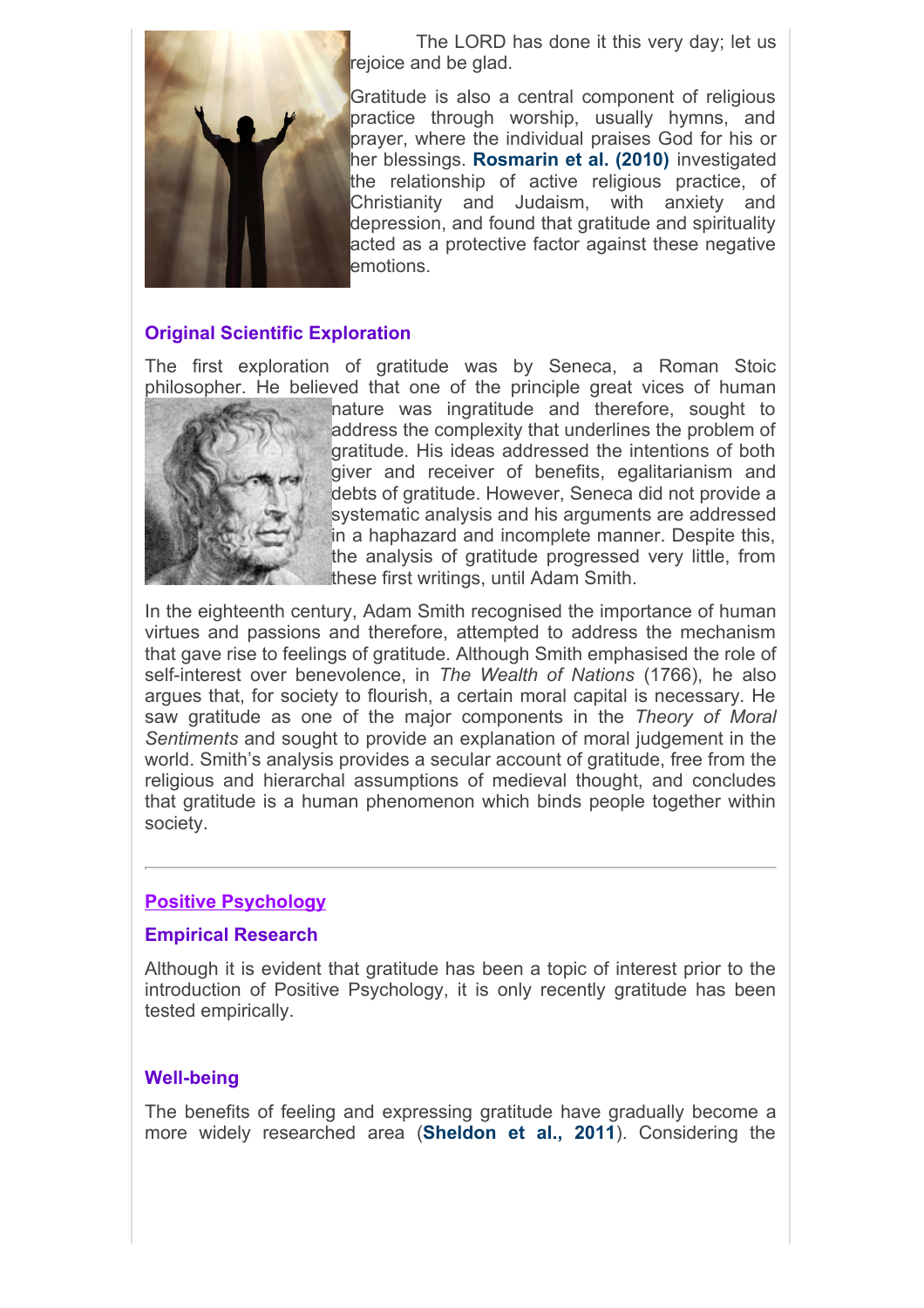

events in your life, for which you should feel grateful, appears to act as a coping mechanism for stress. Following the September 11 terrorist attacks, gratitude appeared as the number one factor relating to resilience and coping (**Fredrickson et al., 2003**). Gratitude has also been shown to reduce upward social comparisons because of its incompatibility with resentment and envy. Instead, the individual will appreciate the positive qualities in others and feel happy over their good fortune (Smith et al., 1776). Gratitude is also incompatible with materialism as each represents opposing motivational goals (**Sheldon et al., 2011**). Materialism can lead to life dissatisfaction (**Richins & Dawson, 1992**) and

unhappiness **(Kasser & Kanner, 2004**), among other things, whereas grateful people are less likely to define personal success in terms of materialistic goals.

**Emmons & McCullough (2003)** examined the effects of gratitude on psychological and physical well-being. Participants were randomly assigned to one of three conditions of either hassles, gratitude listing or either neutral life events or social comparison. In the first study, participants kept weekly records of their moods, coping behaviours, health behaviours, physical symptoms and overall life appraisals. Participants in the second study kept the same record but did so daily. In the third study, participants suffered from a neuromuscular disease and were randomly assigned to either a gratitude condition or a control condition. Most of the outcome measures showed that the gratitude groups exhibited heightened well-being, as compared to controls, and a large effect was found on the positive affect of gratitude.

#### **Individual Differences**



One of the recent areas of research into gratitude has focused around individual differences in its expression. Gratitude can be seen as an important personality trait, primarily because it appears to have one of the strongest links with mental health than any other personality variable. A study by **Park et al. (2004)** discovered that 18.5% of individual differences in a person's happiness could be predicted by the amount of gratitude they felt.

**Wood et al. (2008)** tested whether gratitude could explain variance between individual satisfaction with life (SWL), after controlling for the domains and facets of the Big Five. Participants (n=389) completed the GQ6 measure of gratitude, the NEO-PI-R measure of the Big Five and the SWL scale. At the facet level, gratitude correlated with each of the Big Five domains, but the strongest relationship was seen with well-being and social functioning.

**With regard to 'gratitude', is Positive Psychology just a restructuring of a traditional topic?**

World religions have existed for centuries and have emphasised gratitude as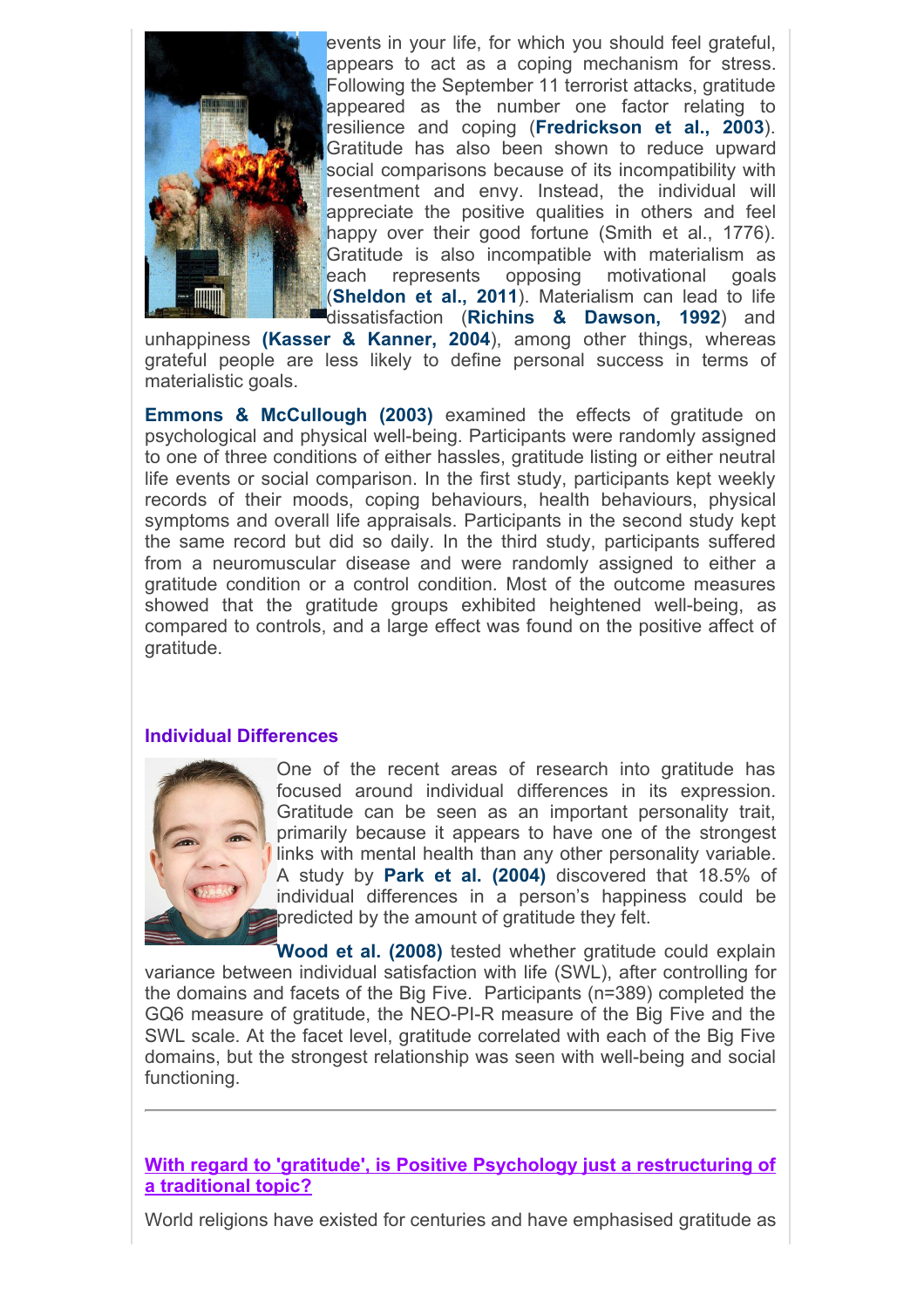a central component of worship and prayer and the first exploration of gratitude was done by Seneca, a Roman Stoic philosopher. Seneca's analysis of gratitude was hardly developed further until Adam Smith, in the mid-eighteenth century, who investigated the underlying mechanisms of expressing gratitude. However, despite it being clear that gratitude has been a traditional topic of study, Positive Psychologists have formed empirical investigations which have resulted in evidence for the effects of gratitude on subjective well-being.

#### **Key Papers**

There is a book available in our university library called **Psychology of Gratitude by Emmons & Mc.Collough (2004)**. It gives an excellent insight into the traditional topics surrounding the basis of Positive Psychology research.

With regard to the empirical studies within Positive Psychology, I recommend reading **Emmons & McCollough (2003)** to see the effect of gratitude on well-being. Individual differences have been found in the way people express gratitude and therefore, for this topic, I recommend you read **Wood et al. (2004)**.

**To Head to Another Topic...**

# **1. Signature Strengths**

Click link above for debate on Signature Strengths

### **2. Mindfulness**

Click link above for debate on Mindfulness

## **3. Learned Optimism**

Click link above for debate on Learned Optimism

## **4. Gratitude**

Click link above for debate on Gratitude

# **5. Wiki**

Click link above to head back to the title page and our general conclusions

**References**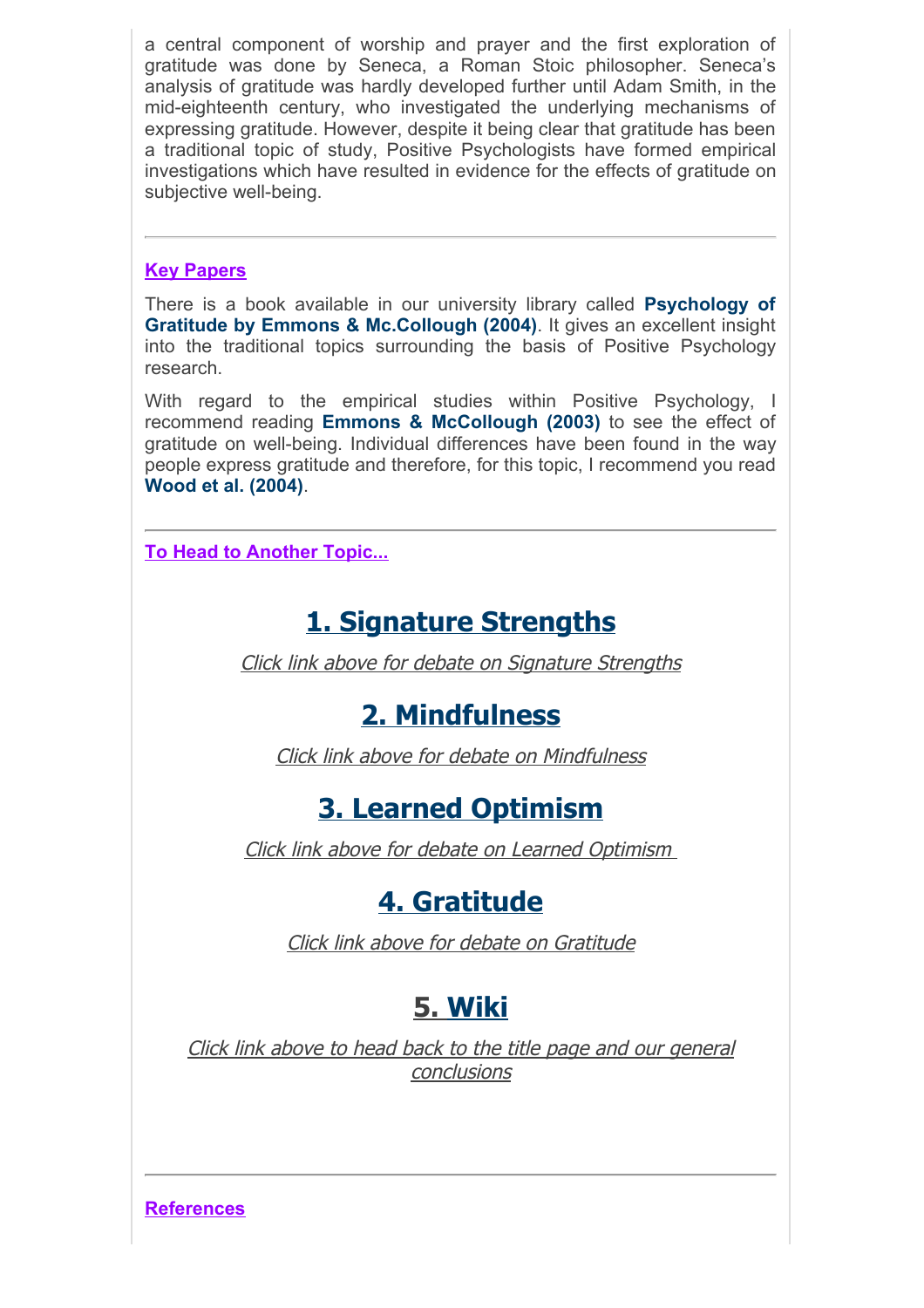**Emmons, R. A., & Crumpler, C. A. (2000). Gratitude as a human strength: Appraising the evidence.** *Journal of Social and Clinical Psychology, 19***, 56-69**

**Emmons, R.A. & McCullough, E.M. (2004) The Psychology of Gratitude.** *Oxford University Press***.**

**Emmons, Robert A.;McCullough, Michael E. (2003) Counting blessings versus burdens: An experimental investigation of gratitude and subjective well-being in daily life.** *Journal of Personality and Social Psychology***, Vol 84(2), 377-389.**

**Fredrickson, B.L., Tugade, M.M., Waugh, C.E., & Larkin, G.R. (2003). What good are positive emotions in crises? A prospective study of resilience and emotions following the terrorist attacks on the United States on September 11, 2001.** *Journal of Personality and Social Psychology***, 84, 365–376**

**Kasser, T. ;Kanner, A. D. (2004) Psychology and consumer culture: The struggle for a good life in a materialistic world. Washington, DC, US:** *American Psychological Association***.**

**McCullough, M.E.; Kilpatrick, S.D.; Emmons, Robert A.; Larson, D.B. (2001) Is gratitude a moral affect?** *Psychological Bulletin***, Vol 127(2), 249-266.**

**Park, N., Peterson, C. & Seligman, M. (2004). Strengths of character and well-being.** *Journal of Social and Clinical Psychology, 23***, 603–619.**

NIV- Psalm 118:24

**Richins, M.L.; Dawson, S. (1992) A consumer values orientation for materialism and its measurement: Scale development and validation.**  *Journal of Consumer Research***, Vol 19(3), 303-316.**

Seneca, L.A. (1928-1935) Moral Essays. Translated by John W. Basore. The Loeb Classical Library. *London: W. Heinemann*. 3 vols: Volume III

Sheldon, K.M., Kashdan, T.B., Kashdan, T., Steger, M.F. (2011) Designing positive psychology: taking stock and moving forward. Oxford University Press

Smith, A. (1759/1981). The Theory of Moral Sentiments. D. D. Raphael and A. L. Macfie, eds.Liberty Fund: Indianapolis.

Smith, A. (1776/1981). An Inquiry into the Nature and Causes of the Wealth of Nations*,* Volumes I and II*.* R. H. Campbell and A. S. Skinner, eds. *Liberty Fund: Indianopolis*

Wood, A., Joesph, S., Linley, A. (2007) Gratitude-Parent of all virtues. *The Psychologist*.

Wood, A.M., Joesph, S. & Maltby, J. (2008) Gratitude uniquely predicts satisfaction with life: Incremental validity above the domains and facets of the five factor model. **Personality and Individual DifferencesVolume 45,**

**Issue 1**, Pages 49–54

Referring links: